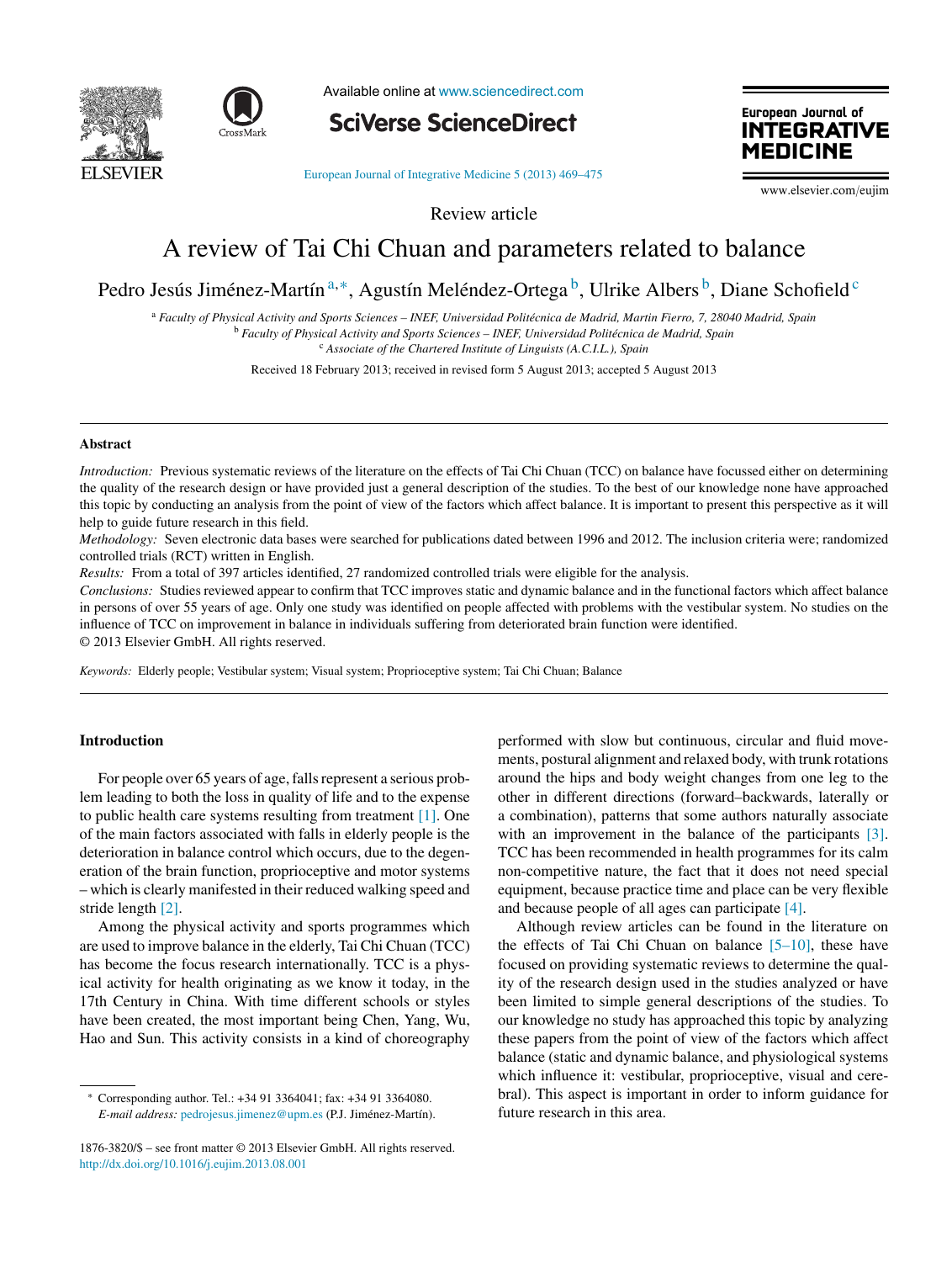## **Methods**

### *Search strategy and exclusion process*

Seven electronic data bases were used: Medline-Pubmed, Scirus, Cochrane, Pascal, ScienceDirect, SportDiscuss, Science Citation Index and BIOSIS using as key words Tai Chi, Tai Chi Chuan, T ai Chi, Taiji, Tai Ji Quan, balance and biomechanics. The search focussed on publications dated between 1996 and 2012 and excluded studies which were not published in English, were not randomized controlled trials, or were abstracts, posters, or summaries from congresses. From a total of 397 articles found, 27 randomized controlled trials were selected following the above mentioned criteria.

# *Data extraction and analysis*

The articles found were classified in two domains: (a) studies which include balance as an additional factor in their research, and (b) original studies which analyzed balance from a functional point of view. In this second division the studies were differentiated according to whether they focussed on analyzing balance from a vestibular, proprioceptive or visual viewpoint.

# **Results**

Twenty seven RCT were identified and analyzed with regard to balance (see [Table 1\).](#page-2-0)

These studies were carried out between 1996 and 2012 in different countries: USA (14), China (10), Australia (2) and France (1). The TCC styles used were: (a) Yang in simplified versions of 5, 8, 9, 10, 12 and 24 movements (18 studies) and only 1 used the traditional system of 108 movements, (b) Chen (1 study), (c) Sun (1 study) and (d) NG (1 study). The duration of the interventions oscillated between 3 weeks and 4 years. The mean for the frequency of the classes was 2–3 times per week and the duration of the session 1 h.

From these studies, 13 out of 19 which analyzed this item found that TCC caused significant improvements in static balance [\[3,11,12,18–20,22,24,25,30,31,33,35\],](#page-5-0) 14 out of 16 in dynamic balance [\[3,4,13,14,19–21,23–26,29–31\]](#page-5-0) 5 out of 7 in the proprioceptive system  $[3,21,29,31,34]$ , 4 out of 5 in the vestibular system [\[21,27,28,31\],](#page-5-0) 2 out of 3 in the visual system [\[27,31\], n](#page-5-0)one of them analyzed the influence of deteriorated brain function and only 4 studies [\[15–17,32\]](#page-5-0) did not find significant improvements in any parameter.

[Table 2](#page-2-0) shows the diversity of instruments used to evaluate data on static and dynamic balance; and the proprioceptive, vestibular and visual systems:

The framework which includes studies related to balance can be classified in two sections:

(A) Studies which include balance as secondary outcome factor in their research

This section includes the studies in which general balance tests are administered together with the analysis of other parameters which affect health, without going into the sensory motor aspects of balance in depth. Among these studies Audette et al. [\[11\],](#page-5-0) Barnett et al. [\[12\],](#page-5-0) Li et al. [\[18\],](#page-5-0) Qin et al. [\[22\],](#page-5-0) Taylor-Piliae et al. [\[24\];](#page-5-0) Taylor-Piliae and Coull [\[25\]](#page-5-0) and Yan [\[4\]](#page-5-0) confirmed significant improvements, and only Hartman et al. [\[16\]](#page-5-0) found none.

In the studies which consider balance in the elderly from a general point of view, some authors like Wong et al.[\[31\]](#page-5-0) and Yan [\[4\],](#page-5-0) feel that priority should be given to dynamic balance over static balance, because it implies greater difficulty to integrate the sensory motor information and requires better coordination of the body segments coinciding with the demands of the activities of daily living which the elderly have to perform (walking, going up and down stairs, etc.), and has a closer relation with falls. However, many authors  $[11,12,22]$  have concentrated their research on improvements in static balance ignoring these recommendations.

(A) Original studies which analyze balance from a functional point of view

This section includes the interventions which study this problem by analyzing in depth the sensory motor aspects of balance. Wong et al. [\[31\]](#page-5-0) distinguish two types of basic strategies for recovering balance control: (a) proactive ones which are the body adjustments which happen before the destabilizing forces which are directly associated with walking; and (b) reactive strategies which are applied afterwards. Proprioceptive, visual and vestibular information is fundamental in both aspects and has become the focus of study in the different research projects which analyze the benefits of TCC for balance.

- *Proprioception* concerns the bodily awareness of the person in space, the position of their joints, their movement and their acceleration [\[36\].](#page-6-0)

Five of the studies analyzed in this paper confirm that TCC produces an improvement in the proprioceptive system of its practitioners [\[3,21,29,31,34\]](#page-5-0) while two did not find significant improvements [\[27,32\].](#page-5-0) The length of time that the subject has practised seems to be of great importance to achieve these improvements. In particular a long experience of 2–20 years [\[31\]](#page-5-0) and 4 or more years [\[34\]](#page-6-0) revealed a better reflex action in the lower limbs to compensate balance and a higher level of proprioception in the knee and ankle. However, Tsang et al. [\[27\]](#page-5-0) found that although the practitioners with more than 1 year of practice improved their visual and vestibular systems they did not show improvement in their proprioceptive system, and Woo et al. [\[32\]](#page-5-0) found that an intervention of 12 weeks (3 times per week) was still not sufficient to improve this aspect.

Among the studies on proprioception and fall prevention, special mention should be given to the results obtained with regard to improvements in proprioception and strength in the ankle joint in people who practised TCC. It has been found that the negative changes which appear with ageing and foment falls in the elderly, include the lack of muscle strength in the ankle joint and the lesser use of the somatosensorial information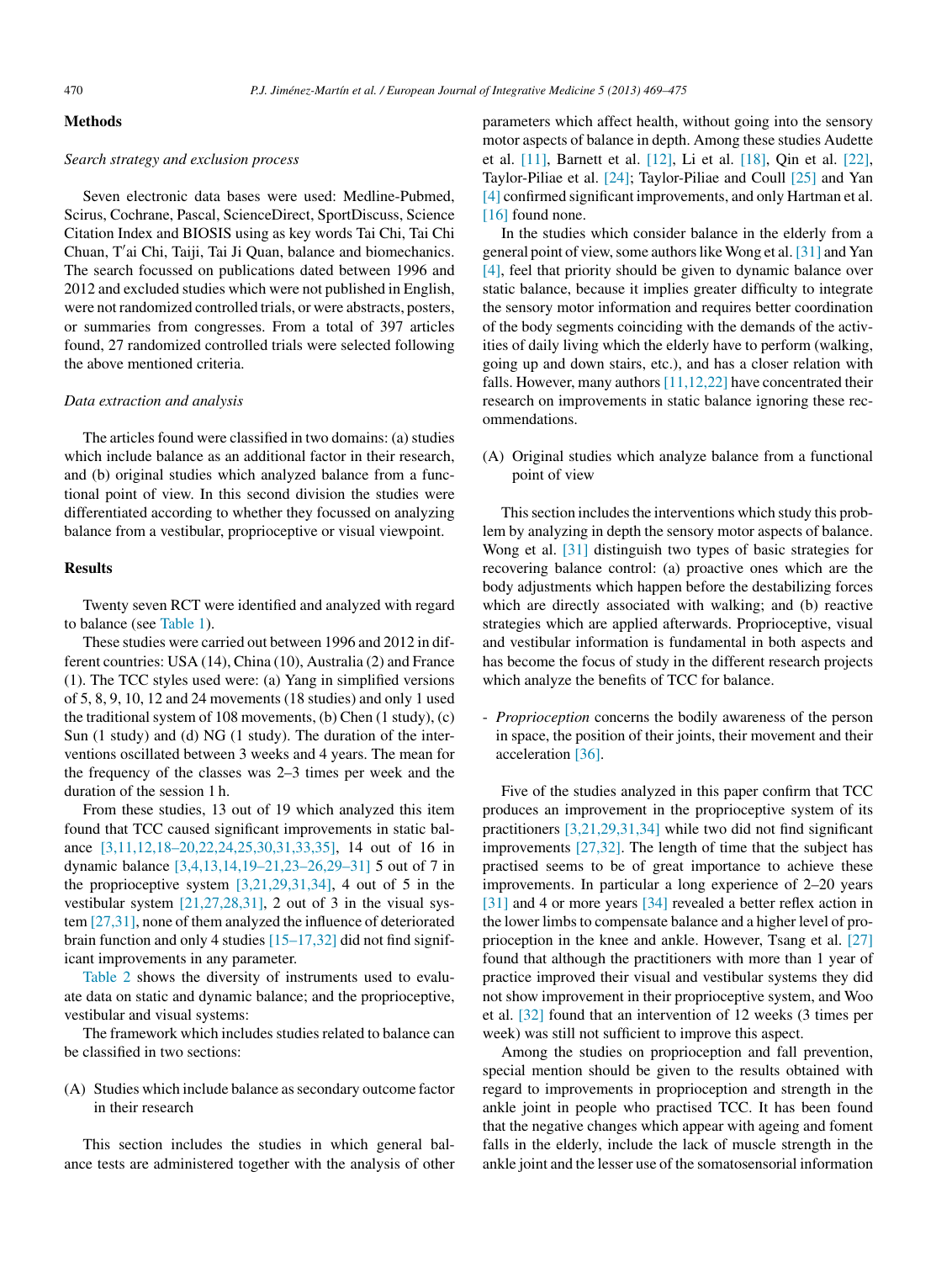<span id="page-2-0"></span>Table 1 Studies which analyze the benefits of TCC for balance.

| <b>Studies</b>            | Design     | Country    | $\boldsymbol{n}$ | Sex                           | Age                     | TCC style and no. of<br>movements | Duration-frequency                    |
|---------------------------|------------|------------|------------------|-------------------------------|-------------------------|-----------------------------------|---------------------------------------|
| Audette et al. [11]       | <b>RCT</b> | <b>USA</b> | 11               | $m-w?$                        | 71.5 years $(\pm 4.6)$  | Yang 10                           | 12 weeks $(3t/w - 1 h/s)$             |
| Barnett et al. [12]       | <b>RCT</b> | Australia  | 83               | $25 \text{ m} 58 \text{ w}$   | 74.4 years $(\pm 4.9)$  | 2                                 | 1 year $(t/s? - 1 h/s)$               |
| Gatts and Woollacott [13] | <b>RCT</b> | <b>USA</b> | 11               | 1 m 10 w                      | 77.5 years              | Yang 12                           | 3 weeks $(5t/w - 1.5 h/s)$            |
| Gyllensten et al. [3]     | <b>RCT</b> | China      | 24               | $m-w?$                        | 68.5 years $(\pm 6.6)$  | Yang 24                           | 3 years $(3t/w - 1 h/s)$              |
| Hackney and Earhart [14]  | <b>RCT</b> | <b>USA</b> | 13               | $11 \text{ m } 2 \text{ w}$   | 64.9 years $(\pm 8.3)$  | Yang 12                           | 13 weeks $(2t/w - 1 h/s)$             |
| Hall et al. $[15]$        | <b>RCT</b> | <b>USA</b> | 8                | $m-w?$                        | 72.2 years $(\pm 7.7)$  | Yang 24                           | 12 weeks $(2t/w - 1.5 h/s)$           |
| Hartman et al. [16]       | <b>RCT</b> | <b>USA</b> | 18               | 3m15w                         | 68.6 years $(\pm 7.9)$  | Yang 9                            | 12 weeks $(2t/w-1 h/s)$               |
| Lelard et al. $[17]$      | <b>RCT</b> | France     | 14               | $m-w?$                        | 76.8 years $(\pm 5.1)$  | ? 12                              | 12 weeks $(t/w? - 30 min/s)$          |
| Li et al. $[18]$          | <b>RCT</b> | <b>USA</b> | 62               | $10 \,\mathrm{m}$ 52 w        | 75.3 years $(\pm 7.8)$  | Yang 8                            | 24 weeks $(3 t/w - 1 h/s)$            |
| Li et al. $[19]$          | <b>RCT</b> | <b>USA</b> | 65               | $45 \text{ m } 20 \text{ w}$  | 68 years $(\pm 9)$      | ?6                                | 24 weeks $(2t/w - 1 h/s)$             |
| Mark and Ling [20]        | <b>RCT</b> | China      | 19               | $m-w?$                        | 61.8 years $(\pm 4.7)$  | Yang 24                           | 1 year $(3t/w - 30/45 \text{ min/s})$ |
| McGibbon et al. $[21]$    | <b>RCT</b> | <b>USA</b> | 19               | $m-w?$                        | 61.7 years $(\pm 11.3)$ | Yang 5                            | 10 weeks $(1t/w - 70 \text{ min/s})$  |
| Qin et al. $[22]$         | <b>RCT</b> | China      | 48               | 0 m 48 w                      | 55.8 years $(\pm 3.5)$  | 2                                 | +3 years $(t/w? - 3 h/s)$             |
| Ramachandran et al. [23]  | <b>RCT</b> | <b>USA</b> | 15               | 8m7w                          | 45.7 years $(\pm 10.6)$ | Chen $(?)$                        | 9                                     |
| Taylor and Coull [24]     | <b>RCT</b> | <b>USA</b> | 16               | 10m6w                         | 72.8 years $(\pm 10.1)$ | Yang 24                           | 12 weeks $(3t/w - 1 h/s)$             |
| Taylor et al. $[25]$      | <b>RCT</b> | <b>USA</b> | 37               | 13 m 24 w                     | 70.6 years $(\pm 5.9)$  | Yang 24                           | 24 weeks $(t/w? – 45 min/s)$          |
| Thorton et al. $[26]$     | RCT        | China      | 17               | 0m17w                         | 47.2 years $(\pm 4.07)$ | Yang 108                          | 12 weeks $(3t/w - 1 h/s)$             |
| Tsang et al. [27]         | <b>RCT</b> | China      | 20               | $10 \text{ m} 10 \text{ w}$   | 70.7 years $(\pm 5.1)$  | NG?                               | 1 year $(2t/w - 1 h/s)$               |
| Tsang and Hui-Chan [28]   | <b>RCT</b> | China      | 24               | 12m12w                        | 69.3 years $(\pm 5.0)$  | $\boldsymbol{\eta}$               | 4 weeks $(t/w? - h/s?)$               |
| Voukelatos et al. [29]    | <b>RCT</b> | Australia  | 347              | 52 m 295 w                    | 69 years $(\pm 6.5)$    | Sun y Yang                        | 16 weeks $(1t/w - 1 h/s)$             |
| Wolfson et al. [30]       | <b>RCT</b> | <b>USA</b> | 100              | 64 m 36 w                     | $+75$ years             | Yang?                             | 24 weeks $(1t/w - 1 h/s)$             |
| Wong et al. $[31]$        | <b>RCT</b> | China      | 25               | 1 <sub>m</sub> 6 <sub>w</sub> | 66.4 years $(\pm 9)$    | $\overline{?}$                    |                                       |
|                           |            |            | 17               | 6 m 11 w                      | 69.9 years $(\pm 4.5)$  |                                   |                                       |
| Woo et al. [32]           | RCT        | China      | 30               | $m-w?$                        | 68.2 years $(\pm 2.4)$  | Yang 24                           | 1 year $(3t/w - h/s?)$                |
| Wu et al. $[33]$          | <b>RCT</b> | <b>USA</b> | 64               | $m-w?$                        | $+65$ years             | Yang 24                           | 15 weeks $(3t/w - 1 h/s)$             |
| Xu et al. [34]            | <b>RCT</b> | China      | 21               | 12m9w                         | 66.1 years $(\pm 5.2)$  | $\overline{?}$                    | 4 years $(7t/w - 1.5 h/s)$            |
| Yan $[4]$                 | <b>RCT</b> | <b>USA</b> | 28               | $m-w?$                        | 78.8 years              | Yang 24                           | 8 weeks $(3t/w - 45 min/s)$           |
| Zhang et al. [35]         | <b>RCT</b> | China      | 24               | 12 m 12 w                     | 70.2 years $(\pm 3.6)$  | Yang 24                           | 8 weeks $(7t/w - 1 h/s)$              |

*Note***:** RCT, randomized controlled trials; t/w, times per week; h/s, hours per session; min/s, minutes per session; m, men; w, women; ?, unknown.

#### Table 2

Instruments used to evaluate balance in the studies.

| Parameters                                          | Measuring instruments                                                               | Authors                                                                                                                                                                                                                                                                                 |
|-----------------------------------------------------|-------------------------------------------------------------------------------------|-----------------------------------------------------------------------------------------------------------------------------------------------------------------------------------------------------------------------------------------------------------------------------------------|
| Balance in general                                  | <b>Balance</b> platforms<br>Posturographic platforms<br>Video cameras               | Mark and Ling $[20]$ ; Voukelatos et al. $[29]$ ; Wu et al. $[33]$ ; Yan $[4]$<br>Gyllensten et al. [3]; Lelard et al. [17]; Li et al. [19]; Xu, Hong and Chan [34]<br>Gatts and Woollacott [13]; Ramachandran et al. [23]                                                              |
| Parameters                                          | Clinical test                                                                       | Authors                                                                                                                                                                                                                                                                                 |
| Static balance                                      | Single-leg stance test (OLS)                                                        | Audette et al. [11]; Barnett et al. [12]; Hackney and<br>Earhart [14]; Hartman et al. [16]; Li et al. [18]; Qin<br>et al. $[22]$ ; Taylor-Piliae and Coull $[24]$ ; Taylor-Piliae<br>et al. $[25]$ ; Wolfson et al. $[30]$ ; Woo et al. $[32]$ ; Wu et al.<br>[33]; Zhang et al. $[35]$ |
| Dynamic balance                                     | $6, 8, 10$ or $50 \text{ m}$ walking speed test                                     | Hackney and Earhart [14]; Hartman et al. [16]; Lelard<br>et al. $[17]$ ; Li et al. $[18]$ ; Li et al. $[19]$ ; Mark and Ling<br>[20]; McGibbon et al. [21]; Taylor-Piliae and Coull<br>[24]; Woo et al. $[32]$ ; Zhang et al. $[35]$                                                    |
|                                                     | Berg Balance Scale (BBS)<br>Functional Reach Test (FRT)                             | Gatts and Woollacott [13]; Hackney and Earhart [14]<br>Gatts and Woollacott [13]; Li et al. [19]; Mark and Ling<br>[20]; Taylor-Piliae et al. $[25]$ ; Thorton et al. $[26]$                                                                                                            |
|                                                     | Single-leg jumping test                                                             | Gyllensten et al. $[3]$ ; Hall et al. $[15]$                                                                                                                                                                                                                                            |
| Proprioceptive,<br>vestibular and visual<br>systems | Sensory Organization Test (SOT)                                                     | Hall et al. [15]; Tsang et al. [27]; Tsang and Hui-Chan<br>[28]; Wolfson et al. [30]; Wong et al. [31]; Woo et al.<br>$[32]$                                                                                                                                                            |
|                                                     | Body Awareness Scale-Health (BAS-H)<br>Activities-Specific Balance Confidence Score | Gyllensten et al. [3]<br>Wu et al. [33]                                                                                                                                                                                                                                                 |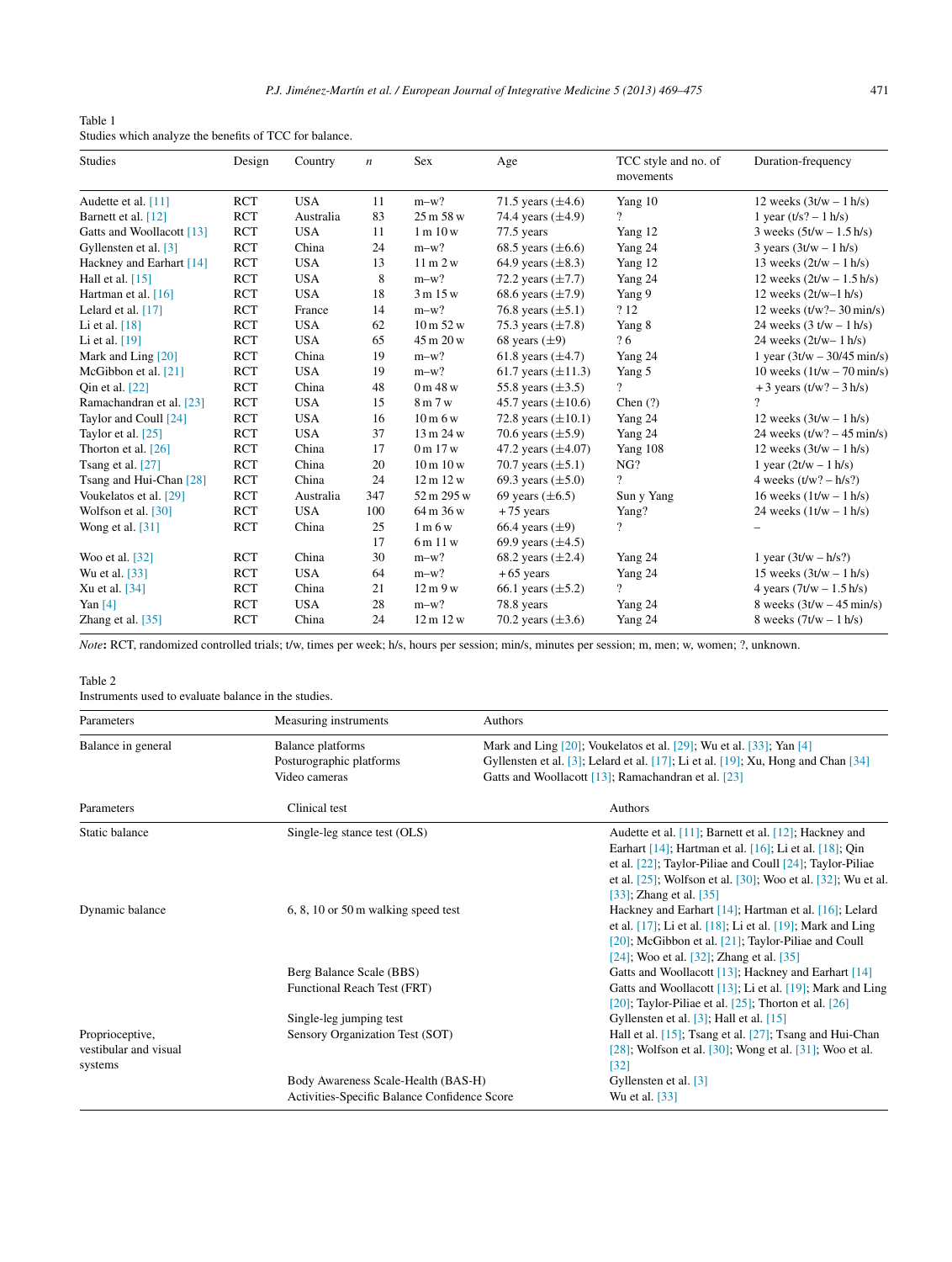received from the feet [\[34\]. I](#page-6-0)n fact, to control postural stability, the elderly rely more on compensatory movements from the hips (in contrast to young people who use the ankle more), which negatively affects the biomechanics of the trunk during walking thus compromising balance [\[21\].](#page-5-0)

Xu, Hong and Chan [\[34\]](#page-6-0) found that elderly people who regularly practise TCC have better proprioception in the ankle than sedentary elderly, or elderly swimmers or runners and McGibbon et al. [\[21\]](#page-5-0) found that 10 weeks of practice were sufficient to increase the biomechanical contribution of the ankle to walking and to reduce the dependency on compensatory movements of the hip, improving speed and stride length during walking. These results confirm that TCC as well as favouring balance and preventing falls, in a certain sense "rejuvenates" the elderly helping them to again take somatosensory information from the ankle as they did when they were young.

- The *vestibular system* represents another of the fundamental components for maintaining balance and is closely related to head movements, especially when these are done quickly. Tsang and Hui-Chan [\[28\]](#page-5-0) defend the importance of working on the vestibular system in the elderly, because in difficult situations like lack of vision, this system becomes a fundamental reference for avoiding falls, although the natural deterioration of this system with age can become a handicap.

Four of the studies analyzed confirm that the practice of TCC produces an improvement in the use of the vestibular system for controlling balance  $[21,27,28,31]$  while one found no significant improvement [\[32\].](#page-5-0)

As with the previously mentioned system, the length of time devoted to practising seems to be of great importance for obtaining these improvements. In particular, long experience of more than 1 year  $[27]$ , more than 2 years  $[28]$  and more than 3 years [\[31\]](#page-5-0) produced significant improvements at the vestibular level. Tsang et al. [\[27\]](#page-5-0) also confirmed that these improvements placed these elderly subjects in an equivalent situation with regard to their ability to control their balance to the young population when faced with difficult situations of a visual, vestibular and somatosensorial nature.

With regard to the results obtained, it should be underlined that most of the studies mentioned did not contain patients with specific vestibular problems in their samples. The only study which included patients with this pathology (bilateral and unilateral) was the one by McGibbon et al. [\[21\], a](#page-5-0)nd these authors confirmed a very interesting improvement, as it compared the practice of TCC with a control group who performed a programme of specific exercises for vestibular rehabilitation.

- The *visual system* is another of the key factors in postural control in the elderly, because it helps to compensate for the degeneration of the vestibular system [\[17\]. O](#page-5-0)f the studies analyzed, only 3 make specific mention of the measurement of this parameter and of these 2, Tsang et al. [\[27\]](#page-5-0) and Wong et al. [\[31\]](#page-5-0) confirmed a significant improvement and 1, Woo et al. [\[32\], d](#page-5-0)id not.

- No study was identified which analyzed the effects of TCC on people with balance problems due to deterioration in *brain function*.

#### **Discussion**

Although the reviews on TCC and balance have either concentrated on analyzing the research design using systematic review instruments [\[8–10\],](#page-5-0) or have simply offered a general description of the characteristics of the studies [\[5–7\],](#page-5-0) none has been found that has classified and described the studies according to the influence of TCC on the static and dynamic component of balance; on the physiological systems which support balance, or that has described the measurement instruments used. Furthermore the number of randomized controlled trials included in the present paper (27) is higher than previous review studies found on this topic.

It has to be underlined that most of the studies analyzed confirmed a positive effect of TCC practice on the static and dynamic balance of the practitioners aged over 55, whereas the review studies showed divergence with regards to the possible benefits. However, this contradiction is easier to understand when observing that the original studies used different styles and forms, application rates, sample sizes, and measuring instruments, which make it difficult to perform a meta-analysis. That is why the majority of reviews choose to focus on evaluating the quality of the methodological design of the research undertaken. The same fact could also be observed in other systematic reviews and meta-analyses which looked at the benefits of this activity for other health aspects [\[37–41\].](#page-6-0)

Most of the analyzed studies do not comment on the causes which are behind this effect, leading us to understand that it is simply the result of the improvement in the proprioceptive, vestibular and visual system. Nevertheless, with regards to teaching this activity, it is important to have practical clues for arranging the exercises and the execution of the form in order to get the highest benefits relative to balance. The research field of biomechanics can provide some answers for this purpose [\[42\].](#page-6-0)

Wu and Hitt [\[43\]](#page-6-0) state that the biomechanical characteristics of the contact of the foot with the ground can offer very important information on how to understand the improvement in movement control, and thus in balance and stability thanks to the practice of TCC. From the viewpoint of this discipline it is considered that the improvement in balance has a close relation with the constant change of weight which occurs during the movement and which alternates between weight bearing on both legs to weight bearing on a single leg; an action which constantly challenges the system of balance control to maintain the centre of mass within the base of support.

In particular, studies have focussed on analyzing walking performance, movement patterns to overcome obstacles, weight distribution on the soles of the feet and the transfer of the centre of gravity [\[24,28,43–47\], a](#page-5-0)lthough there are other papers which have been directed at analyzing how different pathologies like arthritis, muscle strength in the lower limbs or flexibility affect balance [\[43,47–50\].](#page-6-0) In these studies significant improvements have been found due to the practice of TCC in stride length, in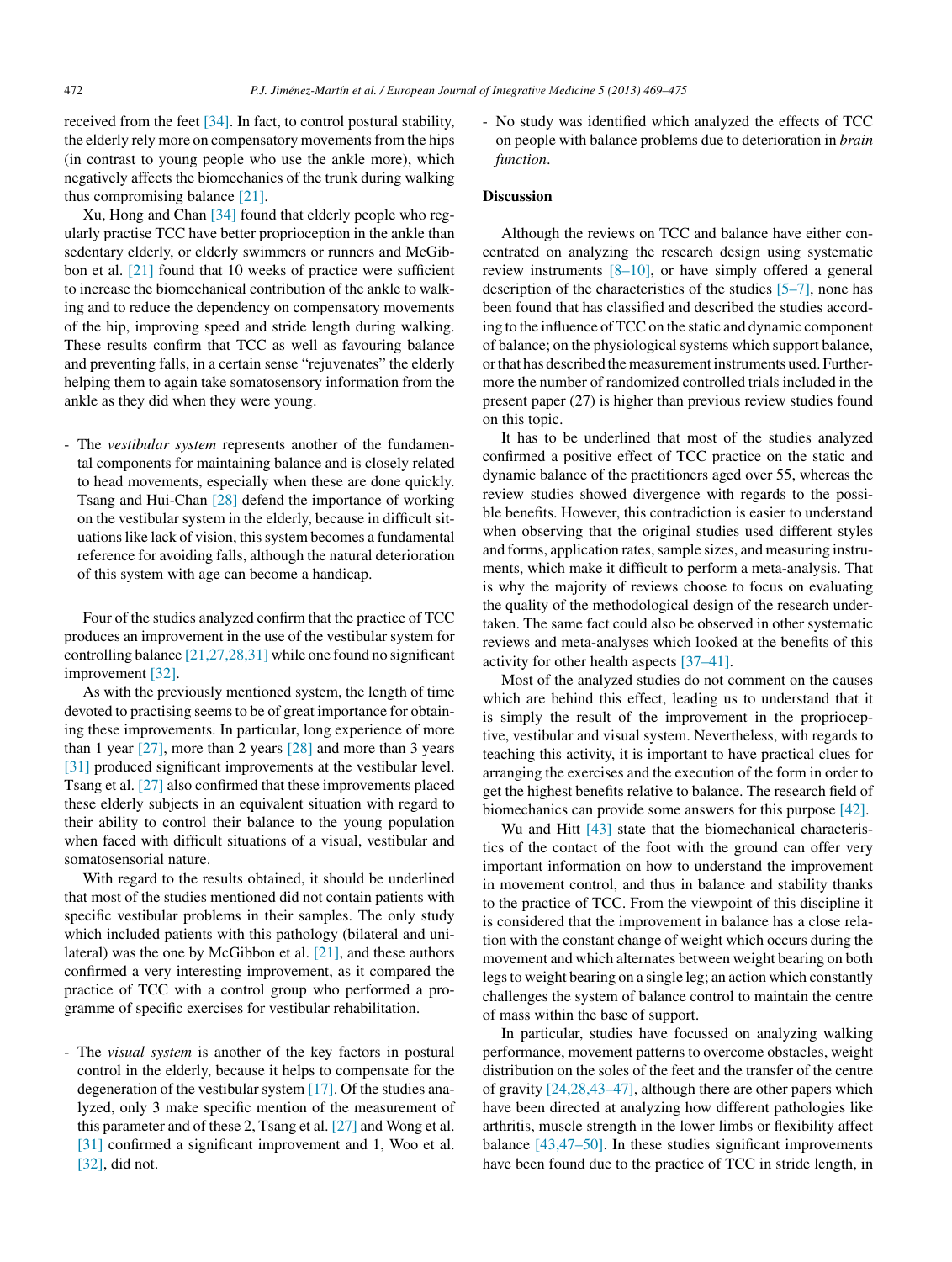directional control; increase in backward movements (3.1 cm) of the centre of pressure of the foot (COP) in the initial contact of the heel with the ground and improving the smoothness in the movement of the centre of mass during performance, an equal distribution of weight between the fore and rear regions of the foot, a longer step in the direction of the medial lateral in the COP of the foot, and how the COP of the foot is located in the mid-foot region, especially during the single stance phase.

Another aspect which is not included in most of the original studies on TCC and balance is to offer information on the specific parameters which are taken into account in the intervention protocols. This information would help to gain more insights into the effects of TCC practice on balance and would facilitate the making comparative studies.

Taking as a reference the work by Wayne and Kaptchuk [\[51\],](#page-6-0) when analyzing the effects of TCC on balance in the studies, there are a series of parameters which could be borne in mind:

#### *Tai Chi Chuan styles and forms*

There are five main schools or styles of TCC: Chen, Yang, Wu, Hao and Sun, with considerable difference between the Chen style and the rest as regards performance. The Yang, Wu, Hao and Sun styles consist of slow continuous circular movements, while the Chen style, more close to the martial art concept, has lower positions, changing rhythms with explosive movements and even jumps, and considerable emphasis on joint rotation [\[41,52\].](#page-6-0) Although each style originally has one or two traditional forms, with time variation and simplifications have evolved into what are known as modern or simplified styles. For example, in comparison with the 108 movements in the Yang style, there are currently official variants which are popularly practised worldwide with 13, 24, 42, 88 or 108 movements. Furthermore, this evolution continues to increase its complexity when, from the health research viewpoint, different authors have created new forms based on the traditional styles to adapt practice to the needs of the patients in terms of their pathologies (the "Moving for better balance" form of 8 movements [\[53\],](#page-6-0) STEP [\[52\]](#page-6-0) or el Tai Chi Qigong (TCQ) [\[54\]\).](#page-6-0)

## *Posture height and speed of execution*

In TCC there are three posture heights for performing the movements: high, medium and low, and once chosen, all the forms should maintain it. In fact, many authors have related height to the intensity of the activity. With a low posture and slow pace of foot movement and when the posture cannot be raised, there is a greater demand for balance on the part of the practitioner. In addition, it is considered that the slower the execution, the greater the difficulties for maintaining balance and the greater the activation of the leg muscles [\[44,49\].](#page-6-0)

## *Movement pattern*

It is important to quantify the movements in TCC to be able to better understand the effects of this activity on balance [\[45,55\].](#page-6-0) Chau and Mao [\[56\]](#page-6-0) propose two criteria for this parameter: postures adopted and direction of movement.

# *Adherence*

Normally longer experience practising the activity and a higher level of performance have been related to greater benefits for health with regard to TCC practice. However, the level of performance or mastery of the activity is not always associated with the length of time it has been practised. According to Tsai et al. [\[57\]](#page-6-0) the duration of practise (minutes of training) is a better indicator of TCC benefits than the level of mastery.

# *Design of the session*

In some studies with TCC different parts of the session are listed (warm up, forms and cool down), the time devoted to each one and the number of repetitions which are made of the TCC form taught [\[58–62\]. H](#page-6-0)owever, the type of exercises included in each part are not usually specified, an important fact because perhaps some of the benefits associated with the practice of TCC may be due to the type of exercises developed in these complementary activities.

#### *Experience of the instructors and teaching methodology*

The number of years of experience, the number of instructors and the ratio per student, and the specific training of the teachers with regard to the form they are going to teach, are aspects which have been considered important by some authors because of their possible influence on the research results [\[54,60,63,64\].](#page-6-0) The time necessary for the students to learn the form can also be important [\[54,58,60\],](#page-6-0) together with the progressive increase in practice time during the intervention [\[5,65\]; t](#page-5-0)he number of postures taught in each session [\[57\]; t](#page-6-0)he type of attention which the participants receive from the instructors during the intervention [\[54,58,60,63,64\];](#page-6-0) or the modifications made to the form with regard to the needs of the participants [\[62\].](#page-6-0)

Further research is needed to examine how TCC practice influences the improvement of the functions of the proprioceptive, vestibular and visual systems during balance control and to study the relative impact of each one of them. Furthermore, more investigation is necessary to determine the length of time and minimal application rate required to provide the mentioned benefits. And also the level of benefits with regard to balance should be tested among different age groups and study populations should also include elderly people suffering from different pathologies in terms of balance.

## **Conclusion**

The framework of the studies related to TCC and balance can be classified in two categories: (A) studies which include balance as an additional factor in the research and (B) specific studies which analyze balance from a functional point of view, including the analysis of its effects on the proprioceptive, vestibular and visual systems.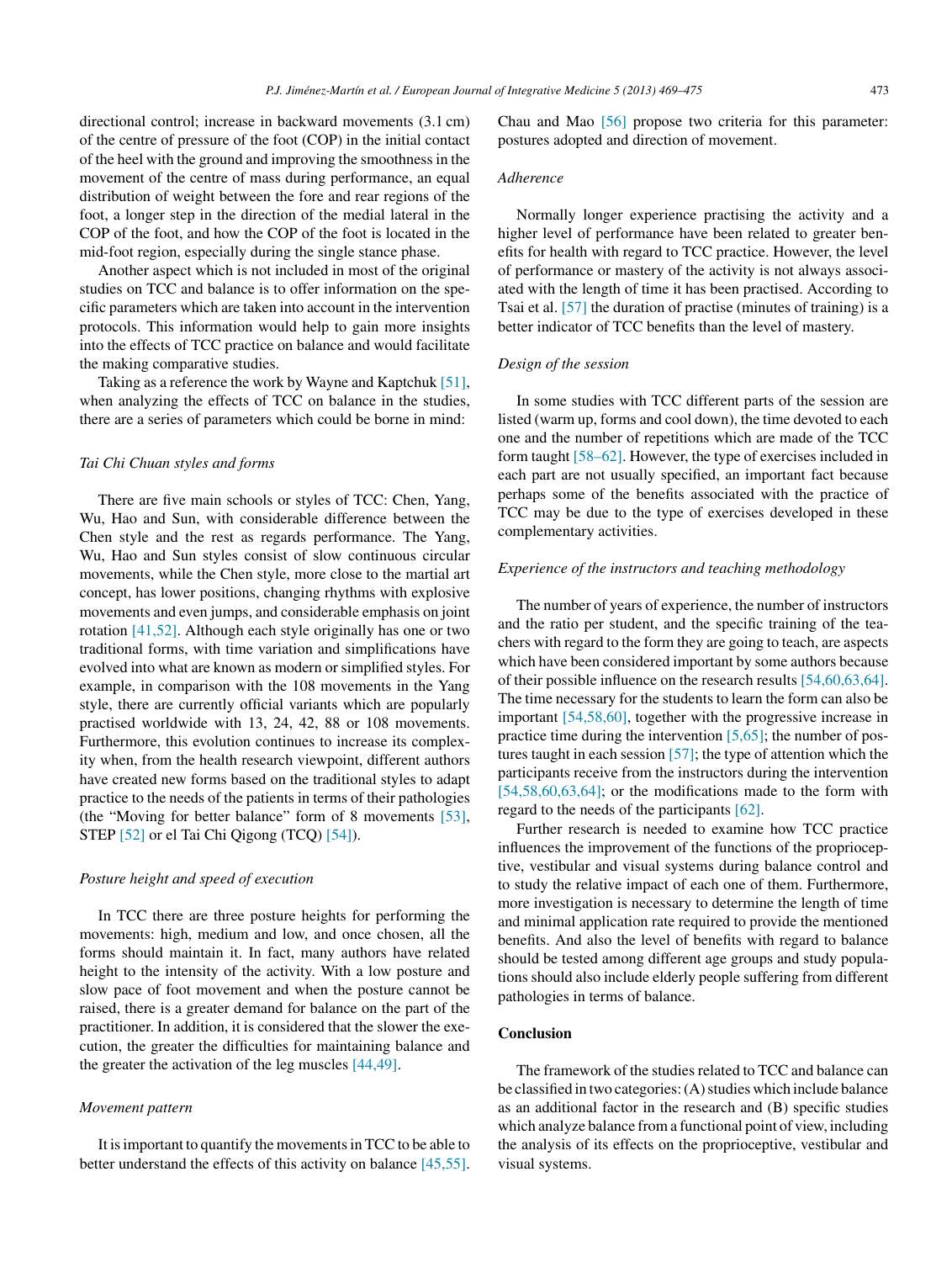<span id="page-5-0"></span>Although the results of the studies seem to confirm the improvement in static and dynamic balance and in the functional factors which affect balance in persons of over 55 years, the number of studies carried out regarding the latter criterion is still very scarce. In fact, in the case of the effects of TCC on the vestibular system only one study has been found with persons affected with problems in this area, and studies on the influence of TCC on the improvement of balance in individuals suffering from deteriorated brain function have not been found.

In order to be able to better evaluate the effects of TCC practice on balance, establishing comparative analyses of different styles and forms and acquiring strategies in the teaching of the activity, it would be of great importance to include information on the specific parameters taken into account when designing the intervention protocols.

From the biomechanical viewpoint important research is being done on the characteristics of movement, weight distribution on the soles of the feet, the transfer of the centre of mass and even the movement patterns for overcoming obstacles which help to better understand the causes which contribute to the positive effects of TCC with regard to balance.

Lastly, it should be emphasized within the limitations of this study that the number of articles found, and the criteria used for the search and selection of articles may have caused some more appropriate analysis parameter or measuring instrument to be ignored.

# **Conflict of interest**

All authors state that there are not any conflicts of interest.

## **References**

- [1] WHO. WHO global report on fall prevention in older age. France: WHO Press; 2007.
- [2] Blake AJ, Morgen K, Bendall MJ, Dalloso H, Ebrahim SB, Arie THD, et al. Falls by elderly people at home: prevalence and associated factors. Age Ageing 1988;17:365–72.
- [3] Gyllensten AL, Hui-Chan C, Tsang W. Stability limits, single-leg jump, and body awareness in older Tai Chi practitioners. Arch Phys Med Rehabil 2010;91:215–20.
- [4] Yan JH. Tai Chi practice improves senior citizen's balance and arm movement control. JAPA 1998;6:271–84.
- [5] Wayne PM, Krebs D, Wolf S, Gill-Body K, Scarborough D, McGibbon C, et al. Can Tai Chi improve vestibulopathic postural control? Arch Phys Med Rehabil 2004;85:142–52.
- [6] Wang C, Collet JP, Lau J. The effect of Tai Chi on health outcomes in patients with chronic conditions. Arch Intern Med 2004;164:493–501.
- [7] Maciaszek J, Osinski W. The effects of Tai Chi on body balance in elderly people – a review of studies form the early 21st century. Am J Chin Med 2010;38(2):219–29.
- [8] Lee MS, Lam P, Ernst E. Effectiveness of tai chi for Parkinson's disease: a critical review. Parkinsonism Relat Disord 2008;14:589–94.
- [9] Verhagen A, Immink M, Meulen A, Bierma-Zeinstra S. The efficacy of Tai Chi Chuan in older adults: a systematic review. Fam Pract 2004;21(1):107–13.
- [10] Leung DP, Chan CK, Tsang HW, Tsang WW, Jones AY. Tai Chi as an intervention to improve balance and reduce falls in older adults: a systematic and meta-analytical review. Alter Ther Health Med 2001;17(1):40–8.
- [11] Audette JF, Jin YS, Newcomer R, Stein L, Duncan G, Frontera W. Tai Chi versus brisk walking in elderly women. Age Ageing 2006;35:388–93.
- [12] Barnett A, Smith B, Lord S, Williams M, Baumand A. Community-based group exercise improves balance and reduces falls in at-risk older people: a randomised controlled trial. Age Ageing 2003;32:407–14.
- [13] Gatts SK, Woollacott SH. How Tai Chi improves balance: biomechanics of recovery to a walking slip in impaired seniors. Gait Posture 2007;25:205–14.
- [14] Hackney M, Earhart G. Tai Chi improves balance and mobility in people with Parkinson disease. Gait Posture 2008;28:456–60.
- [15] Hall CD, Miszko T, Wolf SL. Effects of Tai Chi intervention on dual-task ability in older adults: a pilot study. Arch Phys Med Rehabil 2009;90: 525–9.
- [16] Hartman CA, Manos TM, Winter C, Hartman DM, Li B, Smith JC. Effects of Tai Chi training on function and quality of life indicators in older adults with osteoarthritis. J Am Geriatr Soc 2000;48:1553–9.
- [17] Lelard T, Doutrellot PL, David P, Ahmaidi S. Effects of a 12-week Tai Chi Chuan program versus a balance training program on postural control and walking ability in older people. Arch Phys Med Rehabil 2010;291:9–14.
- [18] Li F, Fisher J, Harmer P, Irbe D, Tearse RG, Weimer C. Tai Chi and selfrated quality of sleep and daytime sleepiness in older adults: a randomized controlled trial. J Am Geriatr Soc 2004;52:892–900.
- [19] Li F, Harmer P, Fitzgerald K, Eckstrom E, Sotck R, Galver J, et al. Tai Chi and postural stability in patients with Parkinson's disease. N Engl J Med 2012;366:511–9.
- [20] Mark M, Ling P. Mediolateral sway in single-leg stance is the best discriminator of balance performance for Tai-Chi practitioners. Arch Phys Med Rehabil 2003;84:683–6.
- [21] McGibbon C, Krebs DE, Parker SW, Scarborough DM, Wayne PM, Wolf SL. Tai Chi and vestibular rehabilitation improve vestibulopathic gait via different neuromuscular mechanisms: preliminary report. BMC Neurol 2005;5:1–12.
- [22] Qin L, Choy W, Leung K, Leung PC, Au S, Hung W, et al. Beneficial effects of regular Tai Chi exercise on musculoskeletal system. J Bone Miner Metab 2005;23:1986–2190.
- [23] Ramachandran AK, Rosengren KS, Yang Y, Hsiao-Wecksler ET. Effect of Tai Chi on gait and obstacle crossing behaviours in middle-aged adults. Gait Posture 2007;26:248–55.
- [24] Taylor-Piliae RE, Coull BM. Community-Based Yang-Style Tai Chi is safe and feasible in chronic stroke: a pilot study. Clin Rehabil 2012;26: 121–31.
- [25] Taylor-Piliae RE, Newell KA, Cherin R, Lee MJ, King AC, Haskell WL. Effects of Tai Chi and western exercise on physical and cognitive functioning in healthy community-dwelling older adults. J Aging Phys Act 2010;18:261–79.
- [26] Thorton E, Sykes K, Tang W. Health benefits of Tai Chi exercise: improved balance and blood pressure in middle-aged women. Health Promot Intern 2004;19:33–8.
- [27] Tsang WW, Wong VS, Fu SN, Hui-Chan CW. Tai Chi improves standing balance control under reduced or conflicting sensory conditions. Arch Phys Med Rehabil 2004;85:129–37.
- [28] Tsang W, Hui-chan CW. Standing balance after vestibular stimulation in Tai Chi-practicing and nonpracticing healthy older adults. Arch Phys Med Rehabil 2006;87:546–53.
- [29] Voukelatos A, Cumming RG, Lord SR, Rissel C. Randomized, controlled trial of tai chi for the prevention of falls: the central Sydney Tai Chi trial. J Am Geriatr Soc 2007;55:1185–91.
- [30] Wolfson L, Whipple R, Derby C, Judge J, King M, Amerman P, et al. Balance and strength training in older adults: intervention gains and Tai Chi maintenance. J Am Geriatr Soc 1996;44:498–506.
- [31] Wong AM, Lin YC, Chou SW, Tang FT, Wong PI. Coordination exercise and postural stability in elderly people: effect of Tai Chi Chuan. Arch Phys Med Rehabil 2001;82:608–12.
- [32] Woo J, Hong A, Lau E, Lynn H. A randomised controlled trial of Tai Chi and resistance exercise on bone health, muscle strength and balance in community-living elderly people. Age Ageing 2007;36:262–8.
- [33] Wu G, Keyes L, Callas P, Ren X, Bookchin B. Comparison of telecommunication, community, and home-based Tai Chi exercise programs on compliance and effectiveness in elders at risk of falls. Arch Phys Med Rehabil 2010;91:849–56.